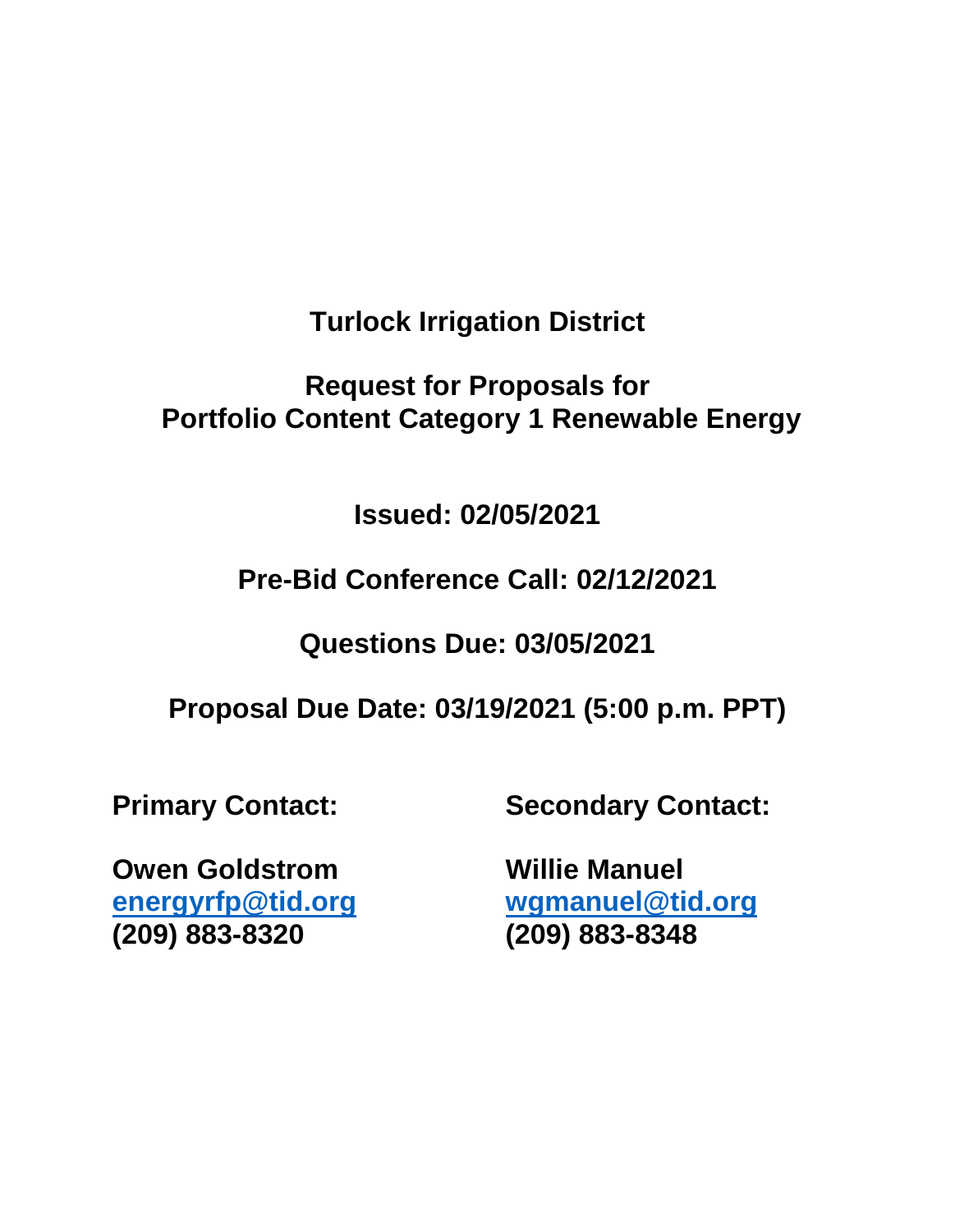### INTRODUCTION

The Turlock Irrigation District ("TID") is seeking competitive proposals for renewable energy projects, including storage, to help TID meet the California Renewable Portfolio Standards ("CA RPS") as outlined in California Public Utilities Code (PUC) § 399.30, and TID Board Resolutions No. 2018-66 and 2018-67 ("TID RPS").

#### **About TID**

TID was established in 1887 as a publicly owned irrigation district. Since 1923, TID has been providing safe, affordable and reliable electricity to a growing retail customer base that now numbers in excess of 100,000 residential, farm, business, industrial and municipal accounts in an electric service area that encompasses 662 square-miles in portions of Stanislaus, Merced, Tuolumne and Mariposa counties. TID is one of five California Balancing Authorities ("BA") and operates independently within the Western United States power grid. As a Balancing Authority, TID is fully responsible for generating, securing, scheduling, and reliably delivering electricity to its customers. TID is governed by a five-person Board of Directors and operates with a high level of fiscal responsibility with solid financial performance indicated by an AA- rating with S&P and Fitch.



TID delivers over 2,000 GWh of electricity to its retail customers annually with electric revenue in excess of \$250 million. Load peaks in the summer months, primarily June-September, and represents about 42% of annual load. On a typical summer day, the load peaks between 4 pm to 8 pm. The primary generation sources that TID uses currently are hydroelectric, natural gas, and renewable resources such as Don Pedro Hydro Project, Tuolumne Wind Project, and Rosamond Solar Facility. Currently, 29% of TID's retail sales are supplied from renewable resources, and 53% of TID's retail sales are supplied from GHG free resources.

#### **Renewable Requirements**

In September 2018, the 100 Percent Clean Energy Act of 2018, Senate Bill (SB) 100 was signed into California law amending PUC § 399.30. SB 100 require Publicly Owned Utilities (POU) such as TID to increase their use of Eligible Renewable Energy Resources in order to serve retail load to 44 percent by 2024, 52 percent by 2027, and finally 60 percent by 2030 and thereafter. TID's original Renewable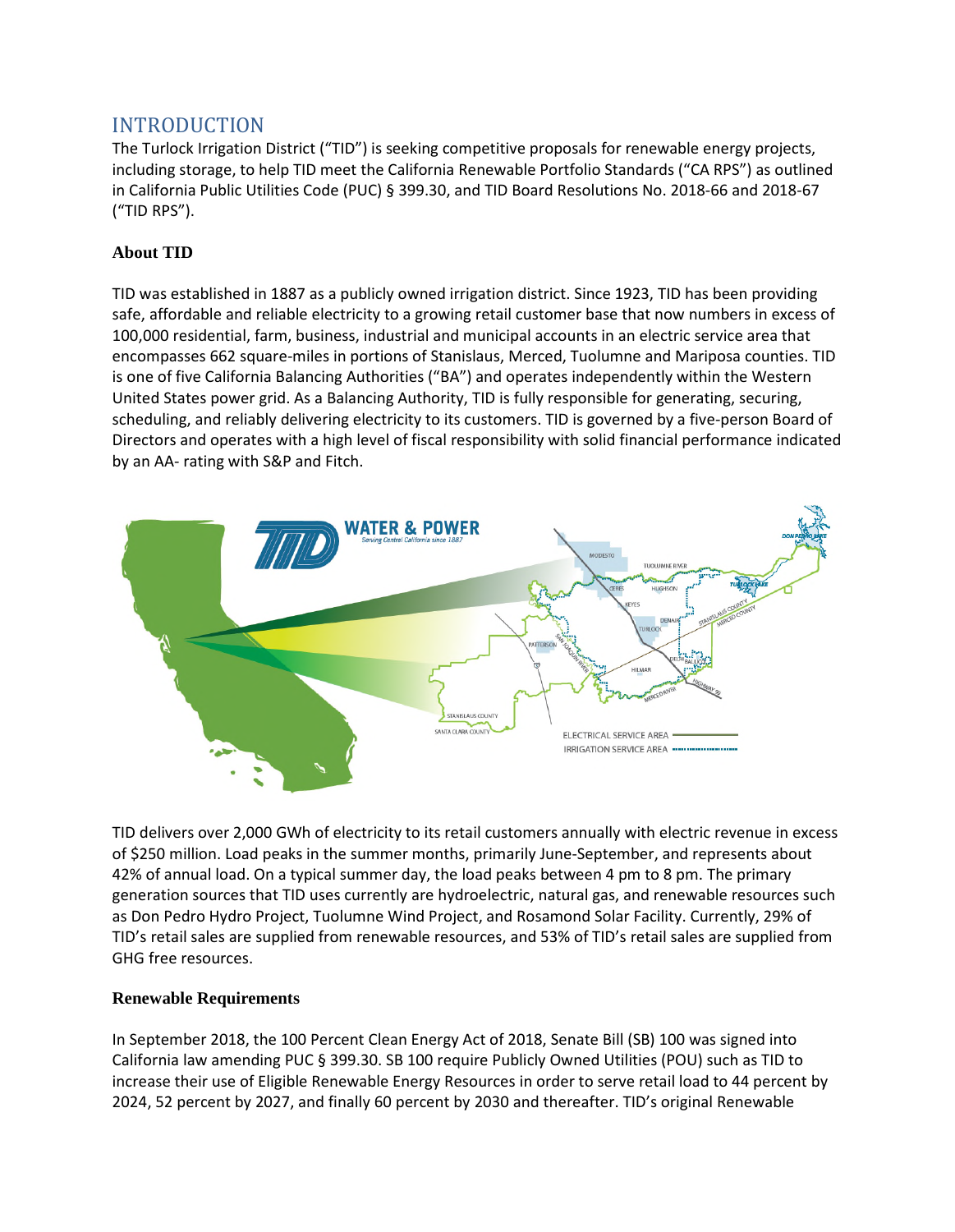Portfolio Standard was approved in February 2004, and has since been amended several times. TID's current Renewable Portfolio Standard is documented in Resolution 2018-66 Renewable Energy Resource Procurement Plan and Resolution 2018-67 Renewable Portfolio Standard Enforcement Program, both approved in December 2018 formalizing TID's commitment to comply with PUC § 399.30.

#### As outlined in the TID'[s Integrated Resource Plan](https://issuu.com/turlockirrigationdistrict/docs/tid_irp_updated2?e=15635682/69580934)

(https://issuu.com/turlockirrigationdistrict/docs/tid\_irp\_updated2?e=15635682/69580934), TID projects to need an additional 300,000 MWh of energy from generating resources that qualify as an "Eligible renewable energy resource" as defined in PUC 399.12 and meet the criteria specified in PUC §399.16(b)(1) (i.e. PCC1) before 1/1/2024 to meet the CA RPS and TID RPS. TID is soliciting proposals through this Request for Proposals ("RFP") to either 1) sell to TID Portfolio Content Category 1 ("PCC1") energy from Eligible renewable energy resources or 2) sell to TID an Eligible renewable energy resource that qualifies as PCC1 that have achieved or are expected to achieve commercial operation date no later than 1/1/2024 (see next Proposal Requirements section below for more details). Any offers made pursuant to this RFP must also meet all applicable CA RPS, TID RPS, and California Energy Commission ("CEC") rules and regulations such as but not limited to those described in the [CEC RPS Guidebook](https://efiling.energy.ca.gov/getdocument.aspx?tn=217317) [\(https://efiling.energy.ca.gov/getdocument.aspx?tn=217317\)](https://efiling.energy.ca.gov/getdocument.aspx?tn=217317).

Proposals from intermittent generating resources that will directly interconnect to the TID's Balancing Authority Area ("TID BA") will be required to include a minimum amount of electric storage system.

### Proposal Requirements

Under this RFP, TID is seeking proposals:

- 1. To sell to TID energy that qualifies as PCC1 from Eligible renewable energy resources that have achieved or are expected to achieve commercial operation date no later than 1/1/2024 ("PPA").
- 2. To sell to TID a generating resource that qualifies as a PCC1 Eligible renewable energy resources that have achieved or are expected to achieve commercial operation date no later than 1/1/2024 ("Asset Purchase").

Any offers made pursuant to this RFP must also meet all applicable CA RPS, TID RPS, and California Energy Commission ("CEC") rules and regulations such as but not limited to those described in the [CEC](https://efiling.energy.ca.gov/getdocument.aspx?tn=217317)  [RPS Guidebook](https://efiling.energy.ca.gov/getdocument.aspx?tn=217317) ([https://efiling.energy.ca.gov/getdocument.aspx?tn=217317\)](https://efiling.energy.ca.gov/getdocument.aspx?tn=217317).

The general requirements of each proposal type are summarized in the table below, with further details following the table.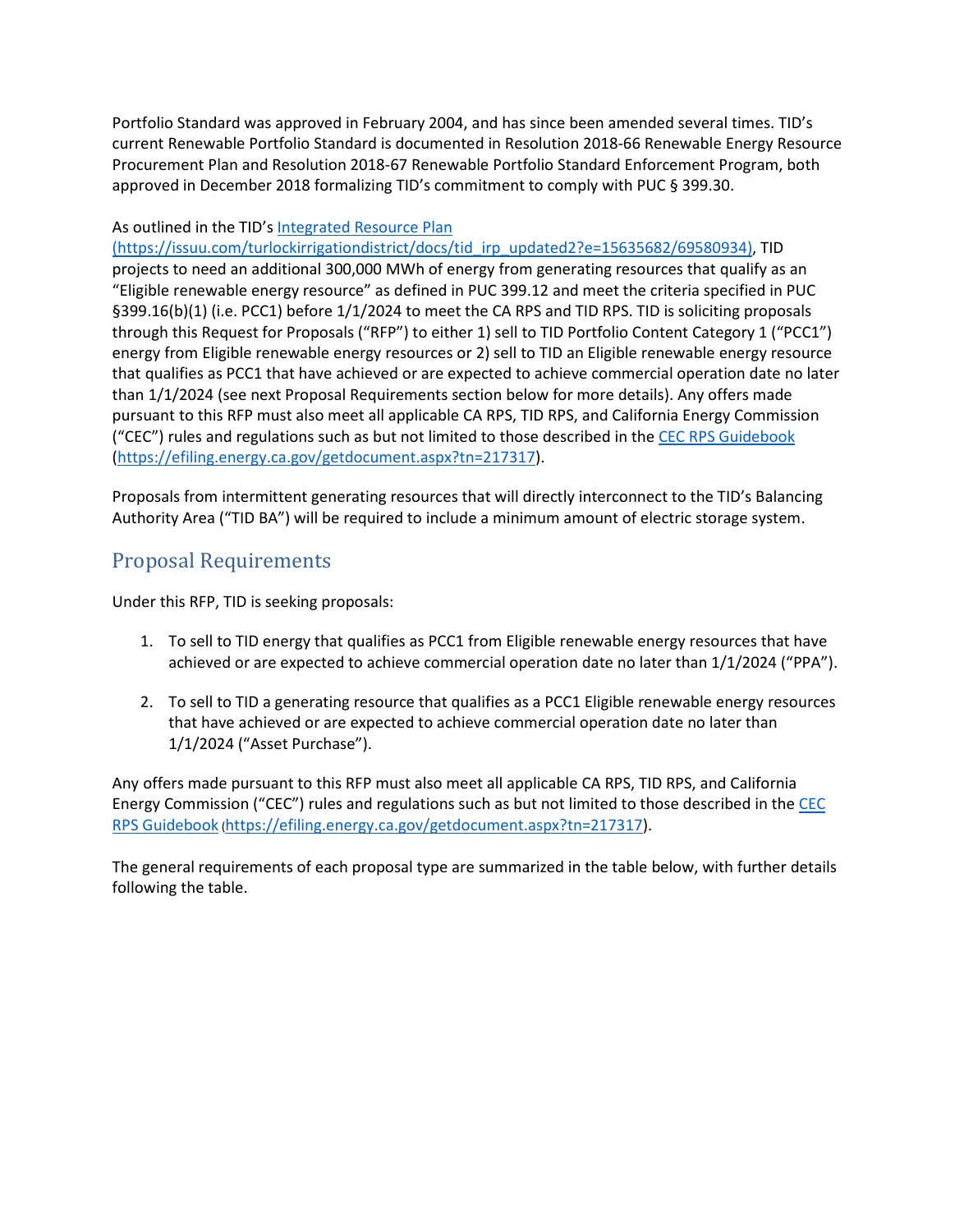| <b>Proposal</b>                                                  |                                                                                                                                                                                                                                                                       |                                                                                                                                                                                                                                                                       |
|------------------------------------------------------------------|-----------------------------------------------------------------------------------------------------------------------------------------------------------------------------------------------------------------------------------------------------------------------|-----------------------------------------------------------------------------------------------------------------------------------------------------------------------------------------------------------------------------------------------------------------------|
| <b>Structure</b>                                                 | <b>PPA</b>                                                                                                                                                                                                                                                            | <b>Asset Purchase</b>                                                                                                                                                                                                                                                 |
| <b>Annual Energy</b><br>and Category                             | 50 - 400 GWh of PCC1 energy                                                                                                                                                                                                                                           | 50 - 400 GWh of PCC1 energy                                                                                                                                                                                                                                           |
| <b>Initial Delivery</b><br><b>Date</b>                           | No earlier than 7/1/2021 and not later<br>than 1/1/2024.                                                                                                                                                                                                              | No earlier than 7/1/2021 and not later<br>than 1/1/2024.                                                                                                                                                                                                              |
| <b>Term</b>                                                      | 10, 15, 20, or 25 years                                                                                                                                                                                                                                               | N/A                                                                                                                                                                                                                                                                   |
| <b>Price</b>                                                     | Required<br>1. Fixed price (\$/MWh) over the<br>term of the PPA.<br>Escalating price, initial price<br>2.<br>(\$/MWh) plus annual escalator.<br>Optional<br>Index price plus adder (\$/MWh)<br>1.                                                                     | Required<br>1. Asset upfront one-time purchase<br>price.                                                                                                                                                                                                              |
|                                                                  | Purchase option price<br>2.<br>3.<br>Prepayment amount                                                                                                                                                                                                                |                                                                                                                                                                                                                                                                       |
| <b>Delivery Point</b>                                            | Specify point of interconnection with<br>the applicable Balancing Authority,<br>CAISO LMP node (if applicable), and<br>delivery point.                                                                                                                                | Specify point of interconnection with<br>the applicable Balancing Authority,<br>CAISO LMP node (if applicable), and<br>delivery point.                                                                                                                                |
| <b>Scheduling</b>                                                | Default will be Seller as SC with option<br>for TID to be the SC.                                                                                                                                                                                                     | N/A                                                                                                                                                                                                                                                                   |
| <b>Electric Storage</b><br><b>System</b>                         | Required for Intermittent Resource<br>that will interconnect with or have a<br>delivery point within TID BA.                                                                                                                                                          | <b>Required for Intermittent Resource</b><br>that will interconnect with or have a<br>delivery point within TID BA.                                                                                                                                                   |
|                                                                  | For Intermittent Resource that will not<br>interconnect with or have a delivery<br>point within TID BA, proposal is<br>required to either i) include an electric<br>storage system or ii) available land for<br>future installation of an electric<br>storage system. | For Intermittent Resource that will<br>not interconnect with or have a<br>delivery point within TID BA, proposal<br>is required to either i) include an<br>electric storage system or ii) available<br>land for future installation of an<br>electric storage system. |
| <b>Curtailment Rights</b><br>with Make Whole<br><b>Provision</b> | Required                                                                                                                                                                                                                                                              | N/A                                                                                                                                                                                                                                                                   |
| Environmental,<br>AS, Capacity, and<br><b>RA Attributes</b>      | All environmental, ancillary services,<br>capacity, resource adequacy, and any<br>other similar rights (except income tax<br>related benefits and rights) shall be<br>granted to TID.                                                                                 | All environmental, ancillary services,<br>capacity, resource adequacy, and any<br>other similar rights (except income tax<br>related benefits and rights) shall be<br>granted to TID.                                                                                 |
| Performance<br><b>Security</b>                                   | \$2/MWh of the projected energy to be<br>delivered during the term of the PPA.                                                                                                                                                                                        | \$125/kW                                                                                                                                                                                                                                                              |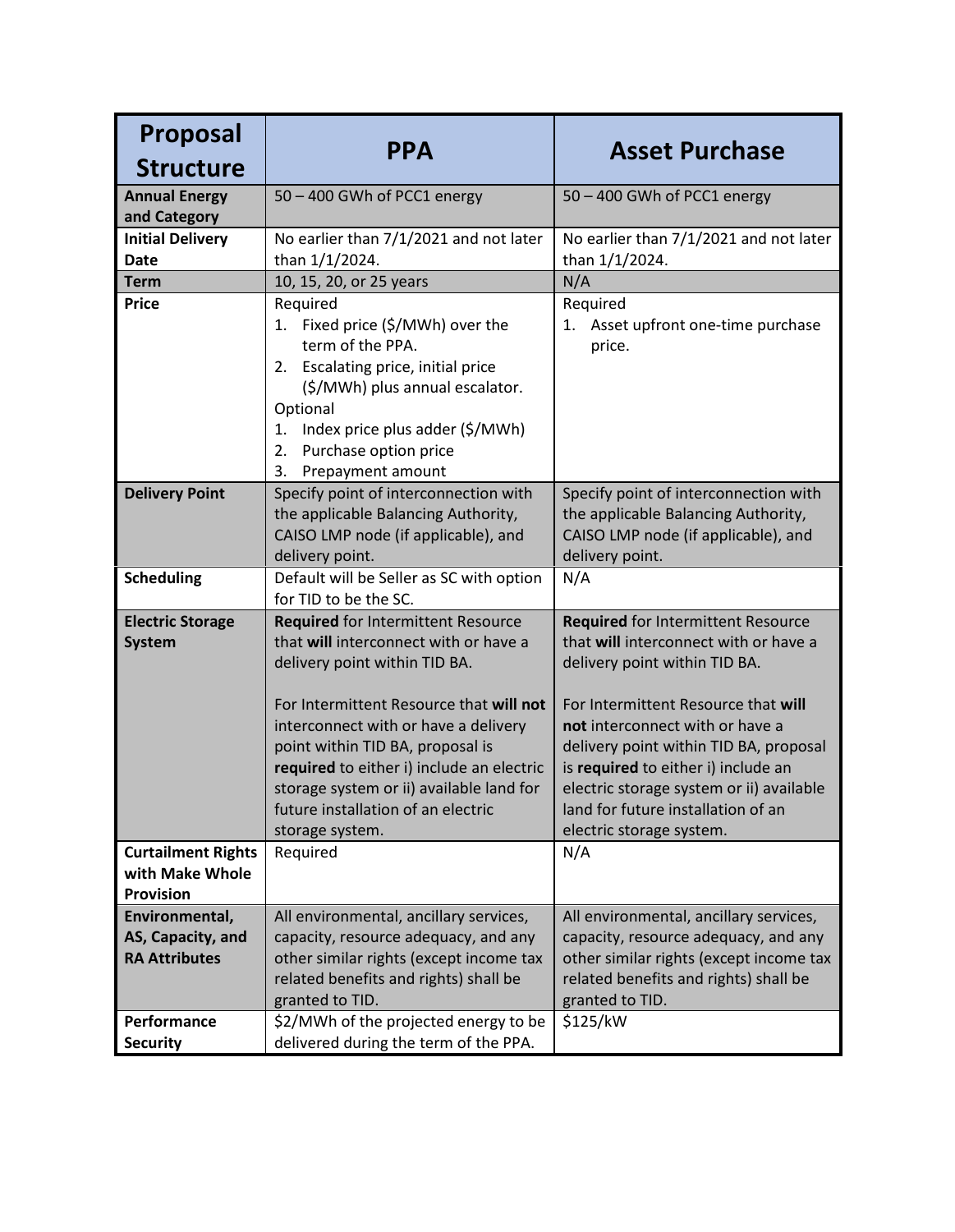#### **Details**

#### **1. Structure:**

A respondent must submit either a proposal for a PPA, or for an Asset Purchase or both. Respondents proposing a PPA may (but are not required to) offer TID an option to purchase the generating resource at a specified purchase price during the term of the PPA. Furthermore, respondents proposing a PPA may (but are not required to) offer a prepaid PPA (Pre-pay PPA") wherein TID will pre-pay for energy deliveries upfront.

#### **2. Annual Energy and Category:**

- a. TID will only accept proposals that can deliver between 50 400 GWh/yr of PCC1 energy from Eligible renewable energy resource pursuant to the CA RPS, TID RPS, CEC RPS Guidebook and any other applicable law, regulations, rules, and procedures.
- b. For PPA proposals, respondent should indicate the guaranteed amount of annual energy to be delivered and penalty provisions for not delivering the guaranteed amount.

#### **3. Initial Delivery Date:**

Energy deliveries under any proposal must commence no earlier than 7/1/2021 and no later than 1/1/2024.

#### **4. PPA Term:**

TID is seeking terms of 10, 15, 20, and 25 years. Respondent can offer just one of the terms described, some, or all (i.e. Respondent can just offer a 10 year PPA, offer a 10 year and 20 year PPA, or offer 10, 15, 20, and 25 year PPAs.). Any Pre-pay PPA shall be limited to the abovedescribed terms.

#### **5. Pricing Structure:**

#### **For Asset Purchase proposal, specify the upfront one-time purchase price.**

#### **For PPA proposal:**

PPA pricing must be for delivered energy only in \$/MWh. Proposal must include:

- a. Fixed over the term of the PPA ("Fixed Price").
- b. Increasing annually based on an initial price plus a specified annual percentage increase ("Escalating Price"). Escalator must be specified upfront and not based on an index such as a CPI.

PPA Proposal may include (but not required) the following pricing structure:

a. Index price plus adder ("Index Price"). The index price should represent the price at the point of delivery. This option can only be offered in addition to (a) and (b) above.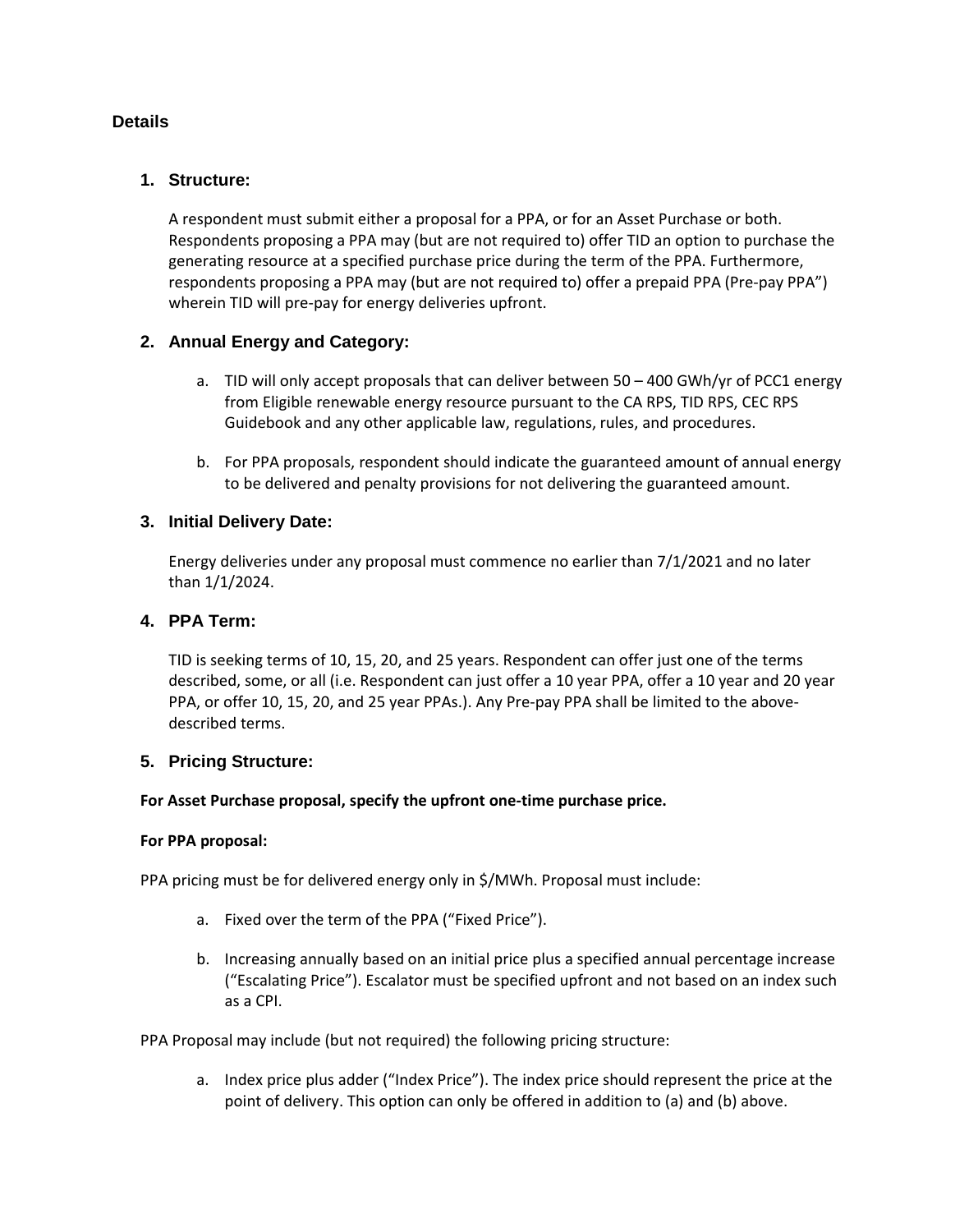- b. If offered, purchase option prices must be shown separate from the energy prices and illustrates variation by year (if any).
- c. If offered, the prepayment amount shall also be specified accompanied by the forecasted annual energy volumes and other pertinent assumptions on which the prepaid amount is based on.

Energy prices should be specified by month and by On-Peak and Off-Peak periods. On-Peak and Off-Peak periods as such periods are defined by North American Energy Standards Board as On-Peak and Off-Peak. **Differing prices by period or by month is not required (i.e. prices for each time period and month can be the same).** Pricing shall be for delivered energy only, no capacity or fixed prices or minimum take-or-pay amounts will be accepted. Energy prices must be entered into the attached TID\_RFP2021.xlsx workbook on the 'Pricing' worksheet.

#### **6. Delivery Point:**

Any delivery point within California or at the California-Oregon Border Intertie (COB) is acceptable provided it does not impair the PCC1 qualification of the resource. Seller shall be financially and operationally responsible to deliver the product to the agreed upon point of delivery, including any required transmission and failure to qualify as PCC1:

- a. If the point of delivery is within the TID BA, then the proposal must specify the point of interconnection.
- b. If the point of delivery is outside the TID BA but within the California Independent System Operator operated Balancing Authority Area ("CAISO BA"), the point of interconnection with the CAISO and the applicable LMP price nodes within the CAISO BA must be specified. TID will include the cost of delivery from the CAISO node to the TID BA when evaluating the proposal.
- c. If the point of delivery is outside the TID BA and outside the CAISO BA, then the first point of interconnection and delivery point must be specified and any pertinent information/agreement that enables it to qualify as PCC1. TID will include the cost of delivery from the delivery point to the TID BA when evaluating the proposal.

#### **7. Scheduling**

- a. Respondent (or its agent) shall be the default scheduling coordinator ("SC").
- b. TID shall have the option to serve as the SC for the facility. Respondent shall specify an amount of credit to TID if they exercise the option to become the SC for the facility.

#### **8. Electric Storage System:**

a. **Proposals based on intermittent resources located within the TID BA** must include an electric storage system sized and configured **no less than** as described below, such that the resource does not increase net load ramps of the TID BA.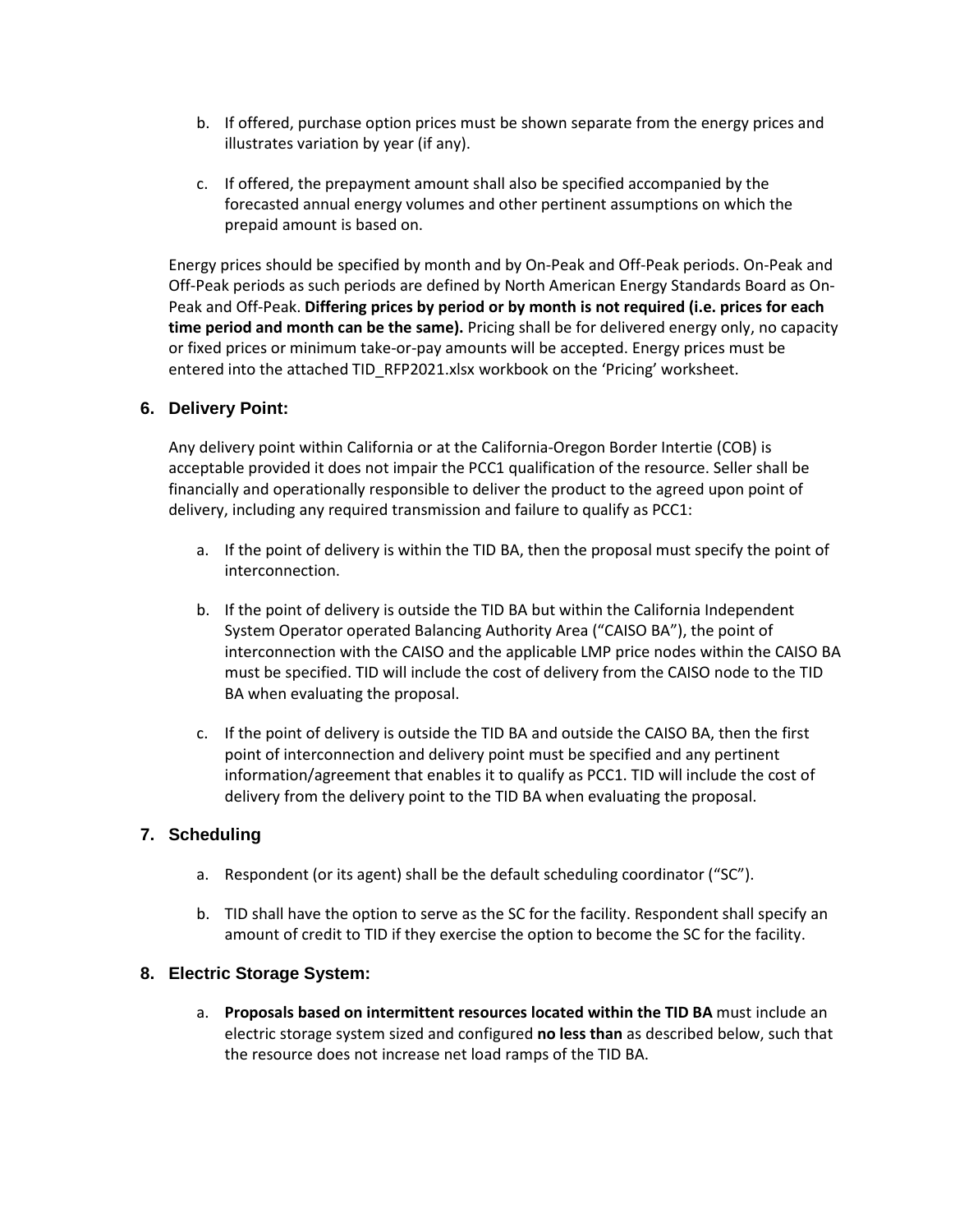- i. Useable power capacity ( $MW_{AC}$ ) of the electric storage system must, at minimum be 100% of the intermittent resources rated capacity  $(MW_{AC})$ . Useable power capacity must be maintained and guaranteed throughout the term of the proposal.
- ii. Proposals should include a price for both 2-hour and 4-hour durations. Useable energy capacity ( $MWh_{AC}$ ) must be maintained and guaranteed throughout the term of the proposal.
- iii. **PPA proposals** must specify the price of the electric storage system in \$/MWh separate from the price for the renewable power**. Asset Purchase proposals**  must specify the price of the electric storage system separately from the price for the renewable asset.
- iv. Must provide full control and dispatch of the electric storage system to TID.
- v. All revenues from market activities (i.e. energy price arbitrage, ancillary services) and any other benefits (except income tax related benefits and rights) shall belong to TID.

Electric storage systems proposed within the TID BA will be mainly used to offset the variability of the intermittent resource such that it does not increase the net load ramps within the TID BA and to provide capacity during high load periods. Ancillary service provision and price arbitrage will be secondary uses.

b. **Proposals based on intermittent resources located outside the TID BA** must either i) include an electric storage system, or ii) include 0.25 acres per MW of renewable resource capacity of available land for installation of a future electric storage system.

The following only applies to proposals that include an electric storage system:

- i. **PPA proposals** that elect to include an electric storage system must specify the price of the electric storage system in \$/MWh separate from the price for the renewable power. **Asset Purchase proposals** that elect to include an electric storage system must specify the price of the electric storage system separately from the price for the renewable asset.
- ii. Must provide full control and dispatch of the electric storage system to TID.
- iii. All revenues from market activities (i.e. energy price arbitrage, ancillary services) and any other benefits (except income tax related benefits and rights) shall belong to TID.

Electric storage systems proposed outside the TID BA will be mainly used to maximize the revenue of the resource from RA capacity, ancillary service, and price arbitrage.

c. **Proposals not based on intermittent resources** (regardless of location) may include an electric storage system, but is not required.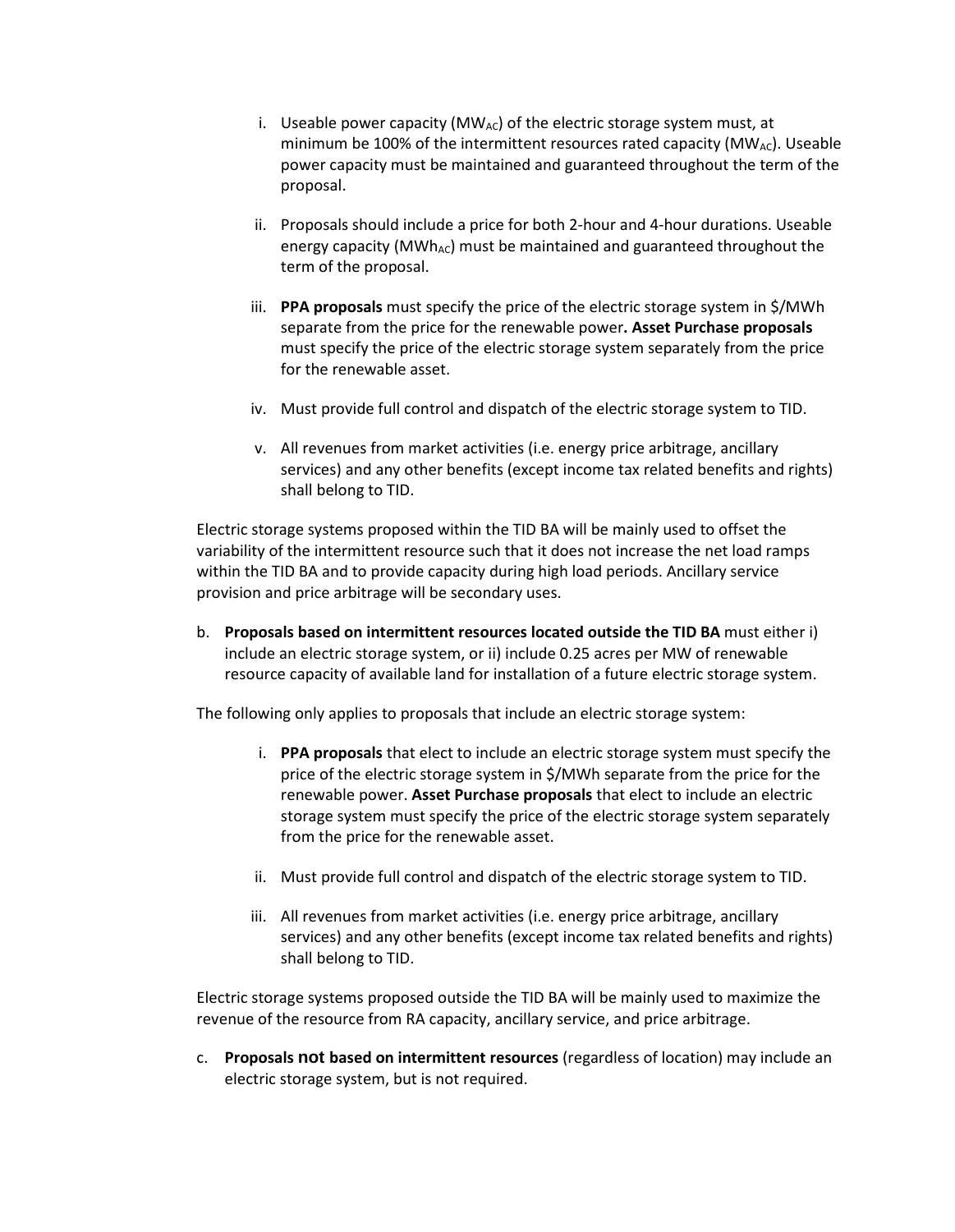The following only applies to proposals that include an electric storage system:

- i. **PPA proposals** that elect to include an electric storage system must specify the price of the electric storage system in \$/MWh separate from the price for the renewable power. **Asset Purchase proposals** that elect to include an electric storage system must specify the price of the electric storage system separately from the price for the renewable asset.
- ii. Must provide full control and dispatch of the electric storage system to TID.
- iii. All revenues from market activities (i.e. energy price arbitrage, ancillary services) and any other benefits (except income tax related benefits and rights) shall belong to TID.

Electric storage systems proposed outside the TID BA will be mainly used to maximize the revenue of the resource from RA capacity, ancillary service, and price arbitrage.

#### **Please note, TID is not accepting bids for standalone storage projects through this RFP.**

#### **9. Curtailment Rights:**

All PPA proposals must provide unlimited curtailment rights to TID subject to make whole provisions. Respondent must specify the specific make whole provisions they are proposing.

#### **10. Environmental, AS, Capacity, and RA Attributes:**

Proposals must grant to TID all environmental, ancillary services, capacity, resource adequacy attributes and any other rights (except income tax related benefits and rights) that are associated with or may in the future become associated with the underlying resource that supports the offer made pursuant to this RFP.

#### Response Requirements

The following is a list of information that must be submitted with each proposal in addition to addressing the items listed under the Proposal Requirements section above. Respondents are requested to structure their proposal consistent with this outline to ease evaluation and comparison by TID.

#### **1. Sponsor and Resource Information:**

#### **a. Developer/Owner/Operator Information**

- **i.** Contact Information: Provide name, address, phone and email for the main point of contact for this proposal.
- **ii. General Description:** Provide a description of the firm that will serve as the counterparty for the proposed transaction including organization, key staff, parents/affiliates, etc.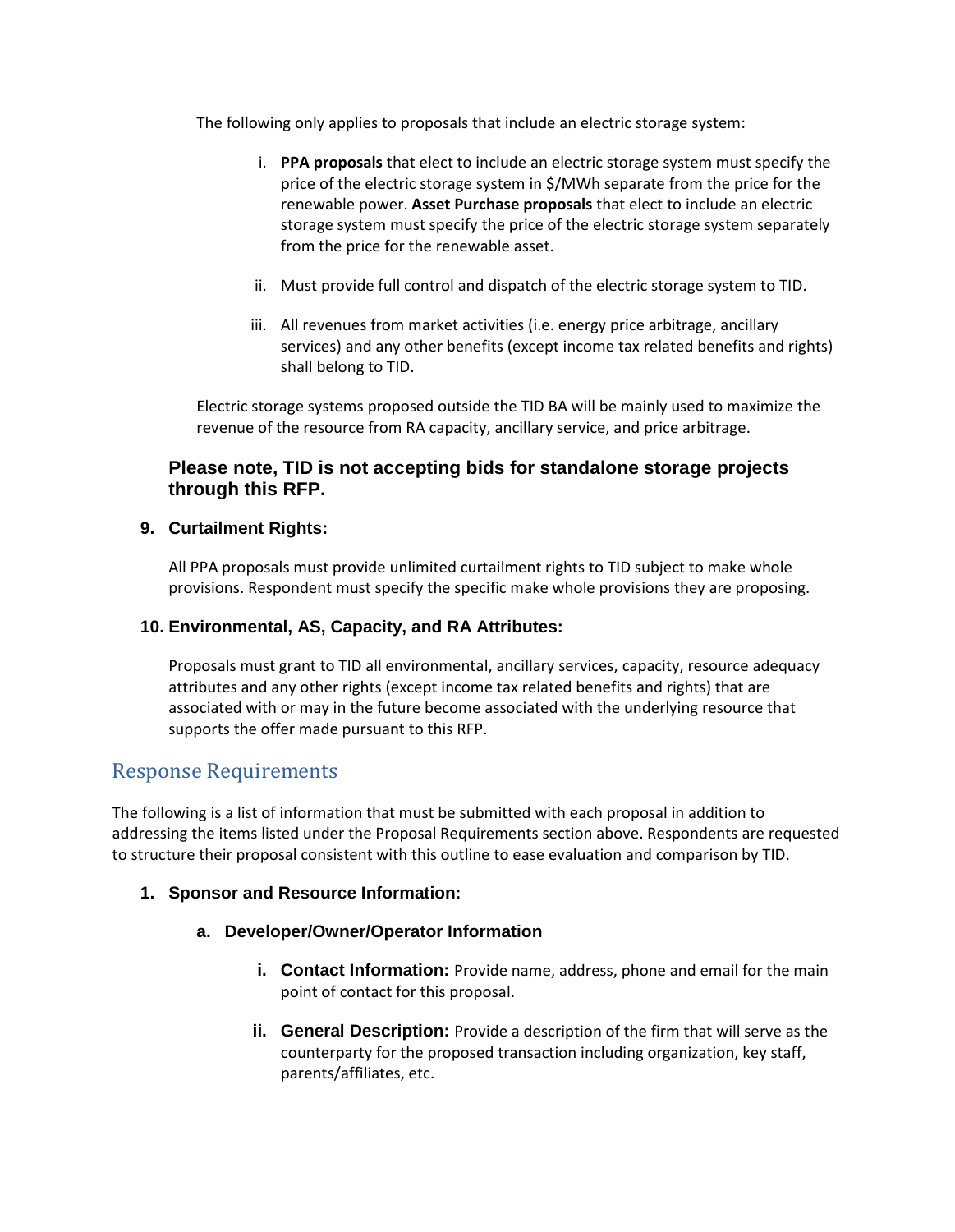- **iii. Past Experience:** Describe any prior power resource development and operating experience, particularly in California.
- **iv. Financial Information:** Provide information on financial status, including relevant financial statements (balance sheets, 10K, etc.) and credit rating information.
- **v. Partners:** Indicate all partners in the resource, their percent ownership, experience, parents/affiliates and other information.
- **vi. Operator:** Indicate what entity is or will be responsible for resource operations including experience, staffing, parents/affiliates and other information.

#### **b. Resource Information**

- **i.** Project Name: Provide the name of the project.
- **ii.** Location: Provide the county and state in which the resource is located as well as the relevant balancing authority, the point of interconnection, and the delivery point.
- **iii. Technology Employed:** Indicate the technology that is or will be employed (e.g. Solar Thermal, Solar PV, Wind, Geothermal, etc.)
- **iv. Size and Performance:** Provide the forecast capacity, energy production, reliability, availability, and any operating history (if applicable), etc. For PPA proposals, provide the guaranteed amount of annual energy to be delivered and penalty provisions for not delivering the guaranteed amount.
- **v. Expected Online Date:** For an existing resource, provide the actual online date. For a proposed new resource, provide the expected online date.
- **vi. Initial Delivery Date:** Provide expected initial delivery date.
- **vii. Generation Profile:** The following must be provided in the TID RFP2021.xlsx workbook on the relevant 'Generation' worksheet:
	- 1. For an existing resource, provide at least three years (2018-2020) of historical hourly energy production data (8760 hour strip).
	- 2. For a proposed new resource, provide a forecast of hourly energy production (8760 hour strip) for a typical year. Describe the basis of the forecast (e.g. solar TMY or wind met tower data). Provide separate years if there are year-over-year changes.
	- 3. For a proposal that includes DC-coupled electric storage system, include an AC generation profile (#2 above) as well as a DC generation profile.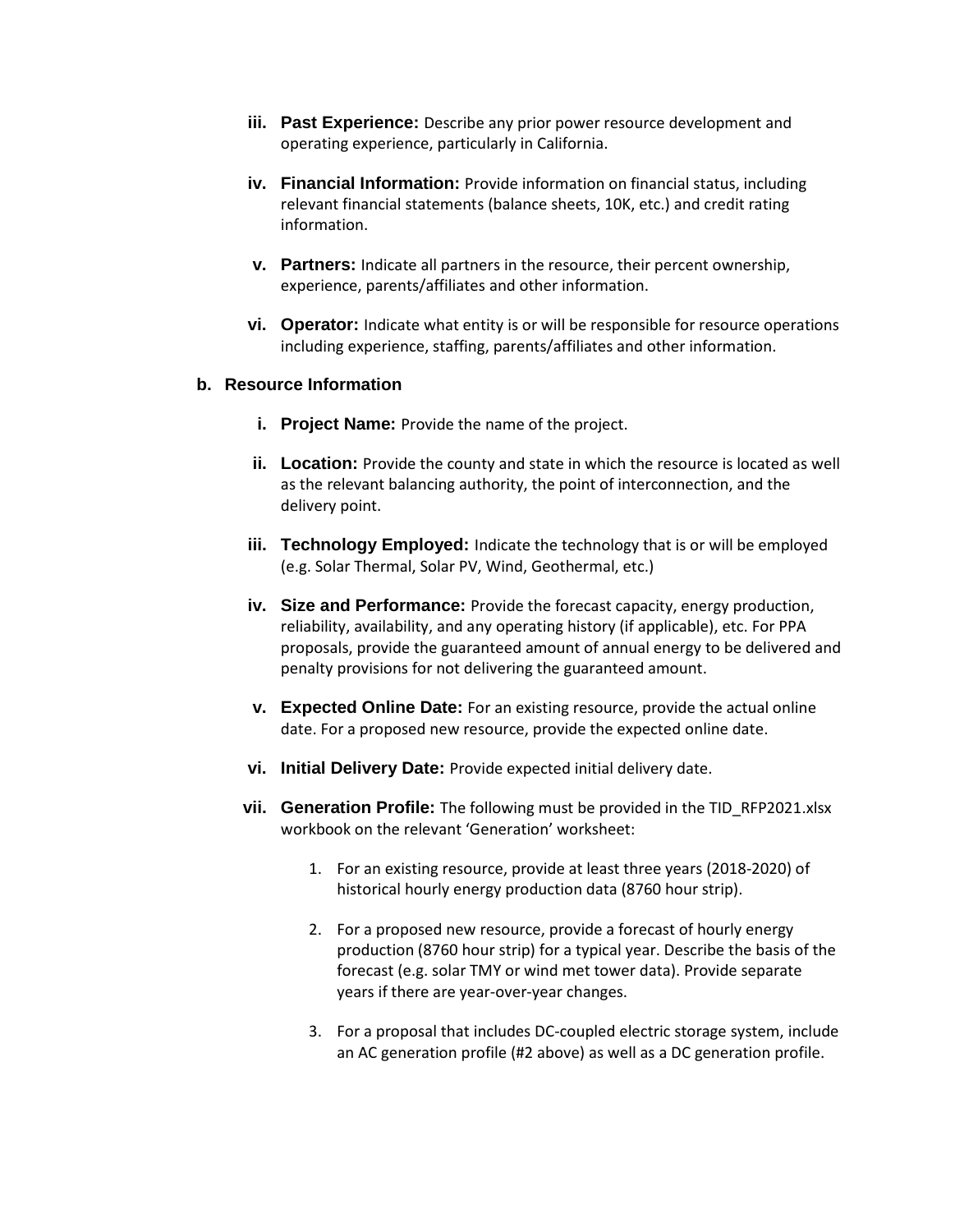- **viii. LMP Pricing:** For resources located within the CAISO BA, provide the appropriate Day Ahead and Hour Ahead CAISO LMP hourly pricing from 2018- 2020.
- **ix. Major Equipment Components:** Specify the manufacturer and model of the major equipment components, such as panels, wind turbines, etc.
- **x. Development Status:** Indicate the point at which the resource is in the development process. Include a timeline indicating the key milestones that must be met towards commercial operation.
- **xi. Permitting Status:** Indicate which permits have already been obtained, which are currently in process and which will still need to be obtained.
- **xii. Financing Status:** Indicate if the resource is fully financed or is pending additional financing. Describe current financing arrangements.
- **xiii. Interconnection Status:** Indicate the stage at which the resource is in the interconnection process. Any Interconnection costs are at the sole responsibility of the seller.
- **xiv. Land Information:** Describe all relevant land rights including easements, rights of way, etc. Indicate whether or not site control has been obtained and what form of site control will be obtained.
- **xv. Other lienholders:** Describe any liens or similar encumbrances that have been or are expected to be placed on the resource or underlying property.
- **xvi. Other off takers/owners:** Indicate any other partners or off takers that have claim on energy from the resource.
- **xvii. Electric Storage System:** Please provide the following information on the electric storage system aspect of the proposal if applicable.
	- 1. Technology (if a battery, please include the battery chemistry).
	- 2. Power Capacity in  $MW_{AC}$  over the contract term.
	- 3. Energy Capacity in MWh<sub>AC</sub> over the contract term.
	- 4. Coupling: AC coupling (after generator inverter) or DC coupling (before generator inverter).
	- 5. Percent of time the electric storage system resource can charge from the grid (as opposed to charging from the generation of the co-located renewable resource).
	- 6. Round Trip Efficiency.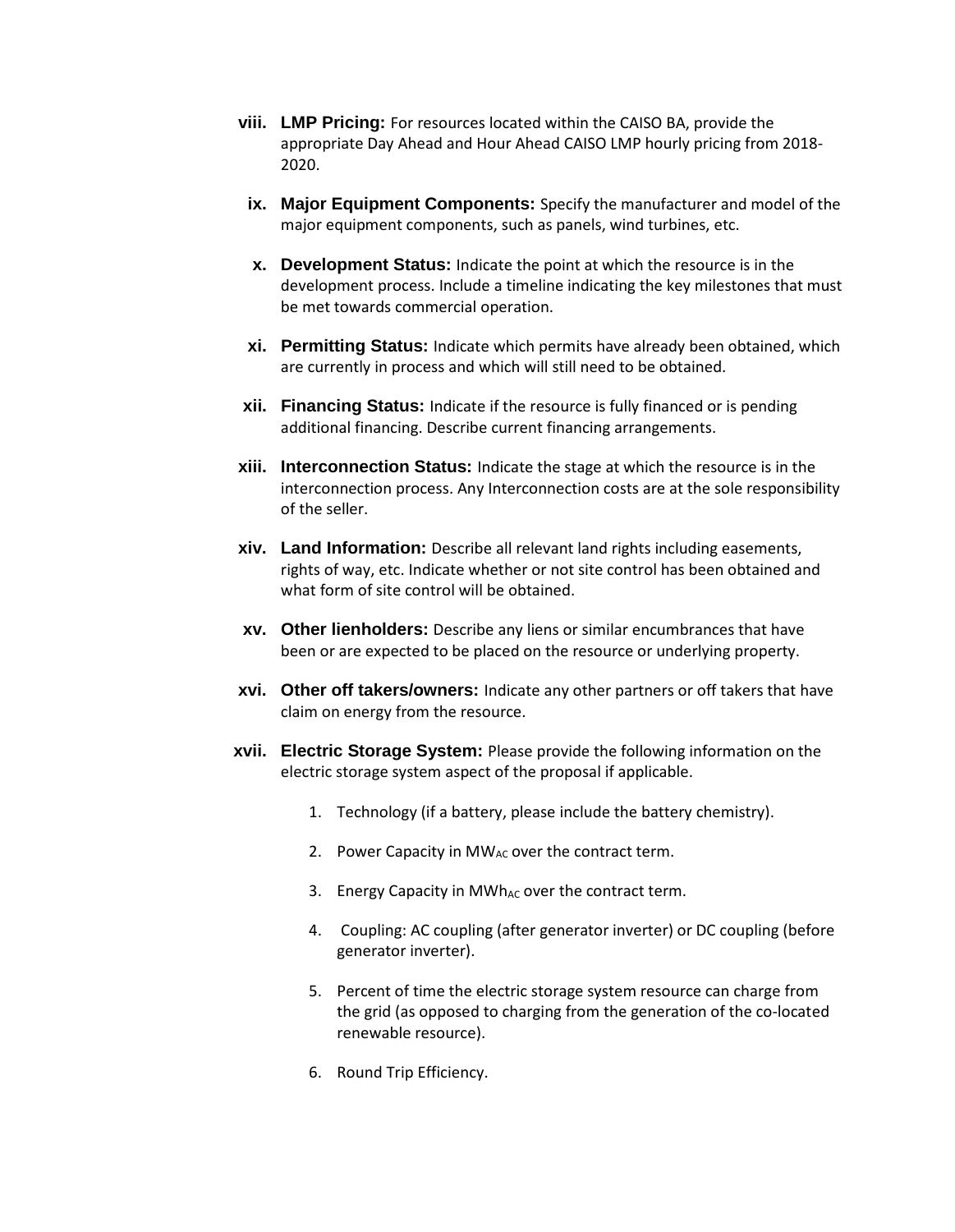- 7. Annual degradation (if different specify separately for discharging, charging, duration, and round trip efficiency).
- 8. Minimum and Maximum State of Charge limits (if any).
- 9. Number of Cycles/Throughput limits (if any).
- 10. Guarantees for relevant items above.

#### **c. Other**

**i. Performance Security:** Proposals must include performance security in the form of a letter of credit from a financial institution in an amount, based on the following guidelines:

#### 1. **For PPAs**

- a. Amount that will be posted and maintained by the respondent upon execution of the PPA and until the project commercial operation, shall be equal to \$2/MWh of the projected energy to be delivered during the term of the PPA.
- b. Amount that will be posted and maintained upon commercial operation of the project and remain in place during the term of the PPA, shall be equal to \$2/MWh of the projected energy to be delivered during the remaining term of the PPA (adjusted annually).

#### 2. **For Asset Purchase Agreement**

- a. Amount that will be posted and maintained by the respondent upon execution of the asset purchase agreement and until the project commercial operation, shall be equal to \$125/kW.
- 3. Letter of credit shall be issued by an institution that meets all of the following criteria:
	- a. either a U.S. commercial bank, or a foreign bank issuing a through its U.S. branch
	- b. with a credit rating of at least (i) "A-, with a stable designation" from S&P and "A3, with a stable designation" from Moody's, if such bank is rated by both S&P and Moody's; or (ii) "A-, with a stable designation" from S&P or "A3 with a stable designation" from Moody's, if such bank is rated by either S&P or Moody's, but not both.
- **ii.** Risks: Outline any potential risks toward resource completion and classify them as high/medium/low risk.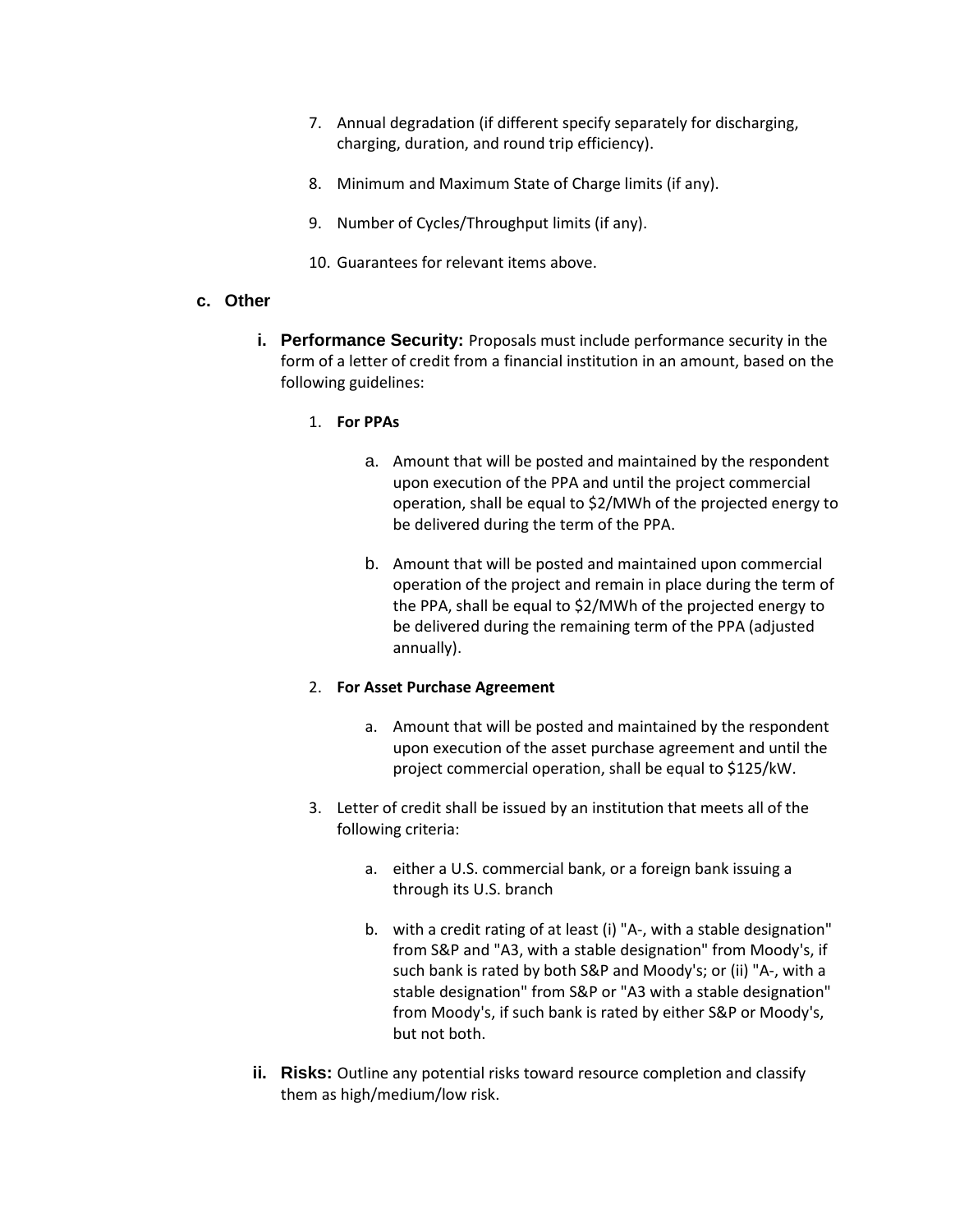- **iii. Other information:** Provide any additional information that may assist TID in making the most informed decision on the proposal.
- **2. Respondent Documentation/Registration Requirements:** Respondent shall be obligated to perform all the necessary actions (including but not limited to maintaining required permits, registrations, records and filing of necessary documents) to ensure that energy delivered to TID shall qualify as PCC1 pursuant to state law (PUC § 399.16(b)(1)) and applicable CEC regulations, rules, and procedures.
- **3. Binding Offer:** The proposal must specify that the proposal is valid and binding until 12/31/2021.
- **4. Respondent Representations:** The respondent must explicitly state in its proposal that its offer is valid and binding on the respondent until 12/31/2021, that the respondent has the necessary authority to make the offer, and that all statements are true and accurate as represented in the proposal.

# General Evaluation Criteria

TID will take into account the following criteria when evaluating proposals, in no particular order of importance:

- Contract Price
- Delivery Point/Costs
- Delivery/Generation profile
- Value of Energy (delivery node, time of delivery)
- Resource Integration Costs
- Resource Capacity Value
- Initial Delivery Date
- Impact to TID's BA
- Technology Maturity
- Developer Experience and Financial Strength
- Project Status
- Any other criteria TID deems appropriate

# RFP Submittal Instructions

1. The timeline for issuance and response to this RFP is summarized in the table below:

| <b>RFP Issue Date:</b>         | 02/05/2021                            |  |
|--------------------------------|---------------------------------------|--|
| Pre-bid call:                  | 02/12/2021 9:00 a.m. - 10:30 a.m. PPT |  |
| Dial-In Number: (669) 900-9128 |                                       |  |
| Conference Code: 437 794 7064  |                                       |  |
| Written question due:          | 02/19/2021                            |  |
| Answers to written questions:  | 03/05/2021 (estimated)                |  |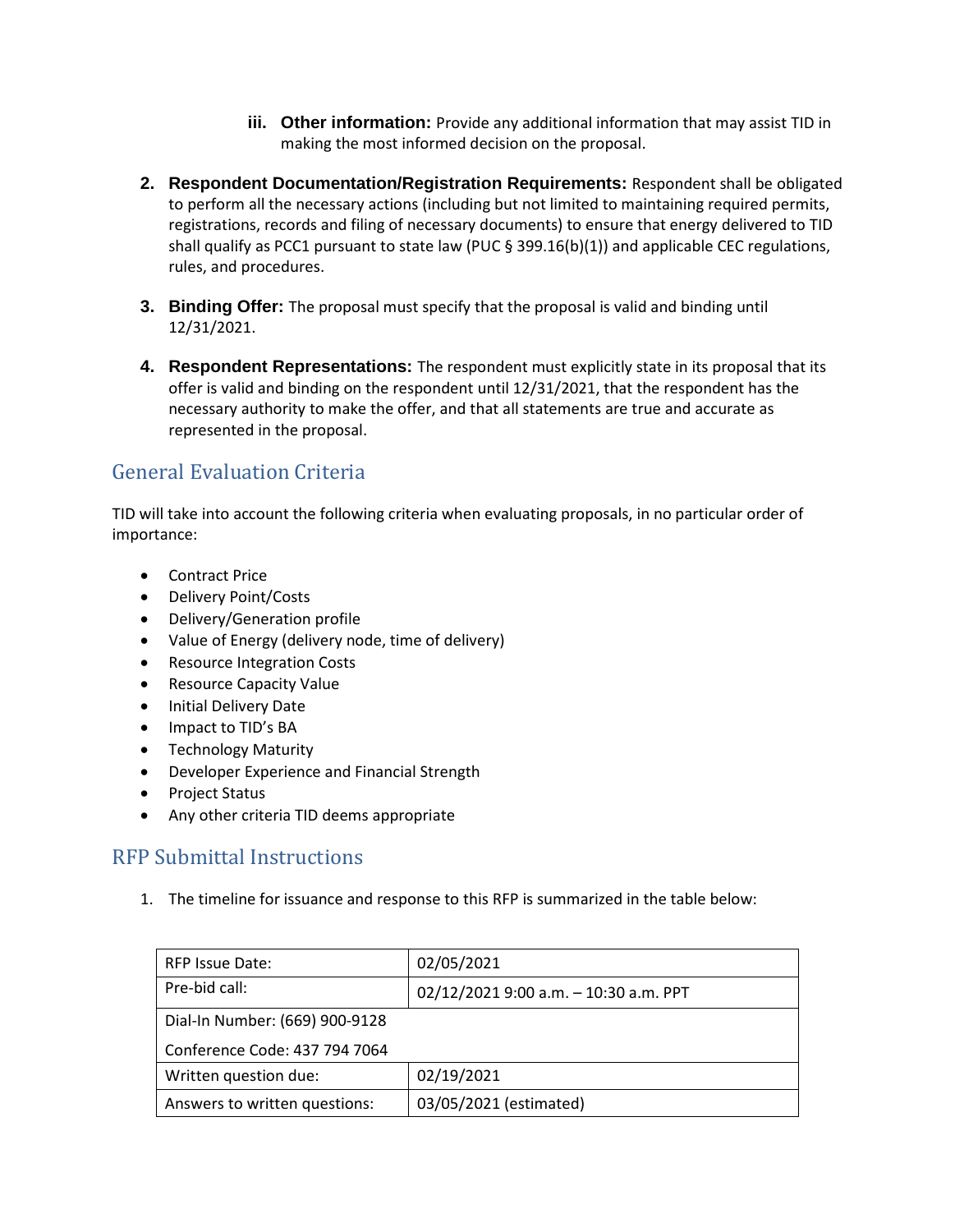| Proposal due date: | 03/19/2021 (electronic) by 5:00 p.m. PPT |
|--------------------|------------------------------------------|
|                    | 03/24/2021 (hardcopy)                    |

- 2. A complete proposal will consist of the following:
	- a. Proposal cover letter
	- b. Narrative proposal that addresses each item in the Proposal and Response Requirements sections in the RFP structured in the order shown in such section of this RFP and numbered as such. Sections that are not applicable should be marked 'N/A'. For information that was provided in the completed TID\_RFP2021.xlsx workbook, respondents may indicate "refer to the attached TID\_RFP2021.xlsx workbook" in their narrative proposal.
	- c. Completed all applicable worksheets of the TID\_RFP2021.xlsx workbook. Please rename the submitted workbook to *TID\_RFP2021\_<PROJECT NAME>.xlsx*
- 3. Responses shall be submitted via email by the due date and time shown above to [EnergyRFP@TID.ORG,](mailto:EnergyRFP@TID.ORG) with the subject line of "TID Renewable RFP 2021", with one(1) bound hardcopy identical to the email response by due date and time shown above, and sent to:

#### **If via USPS:**

Owen Goldstrom Turlock Irrigation District P.O. Box 949 Turlock, CA 95381-0949

#### **If via non-USPS (e.g. Fedex, UPS, etc.):**

Owen Goldstrom Turlock Irrigation District 333 East Canal Drive Turlock, CA 95380

- 4. A proposal must be signed by an authorized officer of the respondent and shall contain the respondent representations required above.
- 5. A proposal must include contact information.

### TID Disclaimers

- 1. TID reserves the right to cancel the RFP at any time.
- 2. TID is not required to make any award.
- 3. TID is not responsible for any costs to the respondent for responding to the RFP.